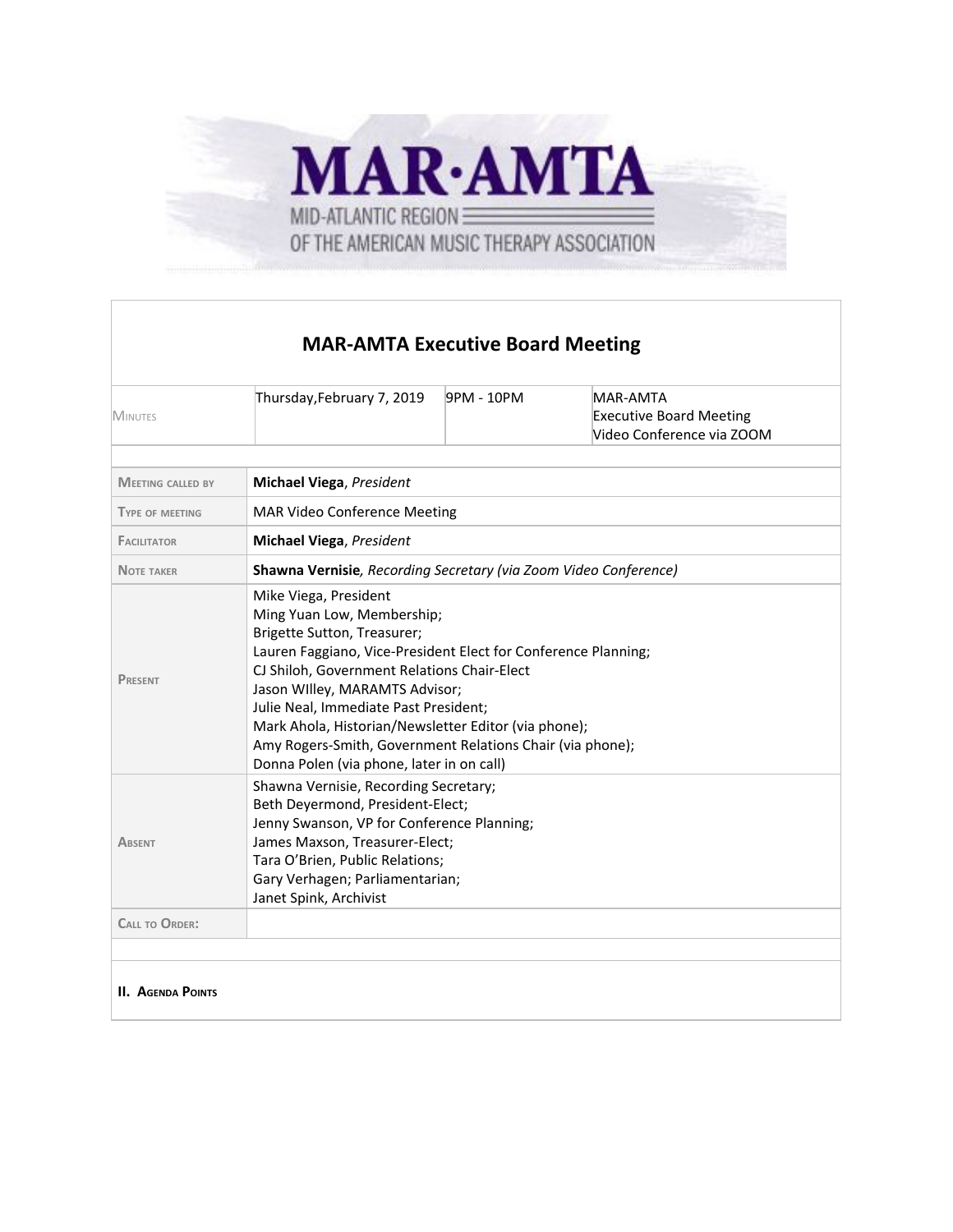|                   | 1.          | NYSTF Request for Exemption from MAR Policy on State Task Force Student                                                                                                       |
|-------------------|-------------|-------------------------------------------------------------------------------------------------------------------------------------------------------------------------------|
|                   |             | <b>Representative Limits</b>                                                                                                                                                  |
|                   |             | MAR Charge to NYSTF:                                                                                                                                                          |
|                   |             | <b>CURRENT:</b>                                                                                                                                                               |
|                   |             | 1) Task Force Membership, scope and length of term:                                                                                                                           |
|                   |             | f. The NYSTF will include at least three and no more than six professional voting                                                                                             |
|                   |             | members and one Student Representative. The NYSTF Student Representative(s),                                                                                                  |
|                   |             | MARAMTS Student Government Relations Representative, MAR President, MAR                                                                                                       |
|                   |             | Government Relations Chair, MAR Government Relations-Elect, AMTA Director of                                                                                                  |
|                   |             | Government Relations, AMTA Government Relations Specialist, CBMT Regulatory Affairs                                                                                           |
|                   |             | Advisor and CBMT Regulatory Affairs Associate will serve as ex-officio members without                                                                                        |
|                   |             | the right to vote. Other non-voting members may be added as determined by voting                                                                                              |
|                   |             | members of the task force. In the event of a voting tie, the MAR Government Relations<br>Chair will vote to break the tie.                                                    |
|                   |             |                                                                                                                                                                               |
|                   |             | **** It is important to note the (s) in the 2nd sentence, as there have been 2 instances                                                                                      |
|                   |             | in the past when NYSTF has had 2 student representatives.                                                                                                                     |
|                   |             | <b>PROPOSED:</b>                                                                                                                                                              |
|                   |             | 1) Task Force Membership, scope and length of term:                                                                                                                           |
|                   |             | f. The NYSTF will include at least three and no more than six professional voting                                                                                             |
|                   |             | members and one no more than two Student Representatives. The NYSTF Student                                                                                                   |
| <b>DISCUSSION</b> |             | Representative(s), MARAMTS Student Government Relations Representative, MAR                                                                                                   |
|                   |             | President, MAR Government Relations Chair, MAR Government Relations-Elect, AMTA                                                                                               |
|                   |             | Director of Government Relations, AMTA Government Relations Specialist, CBMT<br>Regulatory Affairs Advisor and CBMT Regulatory Affairs Associate will serve as ex-officio     |
|                   |             | members without the right to vote. Other non-voting members may be added as                                                                                                   |
|                   |             | determined by voting members of the task force. In the event of a voting tie, the MAR                                                                                         |
|                   |             | Government Relations Chair will vote to break the tie.                                                                                                                        |
|                   |             | <b>RATIONALE:</b>                                                                                                                                                             |
|                   |             | The situation in NYS is unique. We are the only state that currently has in place (through                                                                                    |
|                   |             | the LCAT and a Letter of Clarification) two tiers of practice. Moving forward, with the                                                                                       |
|                   |             | existing licensing law in which graduate-level music therapists are eligible for licensure                                                                                    |
|                   |             | as creative arts therapists (LCAT) and advocating for a new law which is tiered to provide                                                                                    |
|                   |             | for licensing at the undergraduate level (LPMT) and graduate level (LCMT) as music                                                                                            |
|                   |             | therapists, the voting members of NYSTF agree that it is appropriate for NYSTF to have 2                                                                                      |
|                   |             | student representatives: an undergraduate student and a graduate student. Much of the<br>LCAT-related material and questions are critical and immediate for graduate students |
|                   |             | yet so far in the future for undergraduates, and the MT licensure process is more                                                                                             |
|                   |             | immediate for undergraduate students. This structure would provide for more                                                                                                   |
|                   |             | comprehensive communication and sharing of information to students at all levels of                                                                                           |
|                   |             | study in NY.                                                                                                                                                                  |
|                   | Discussion: |                                                                                                                                                                               |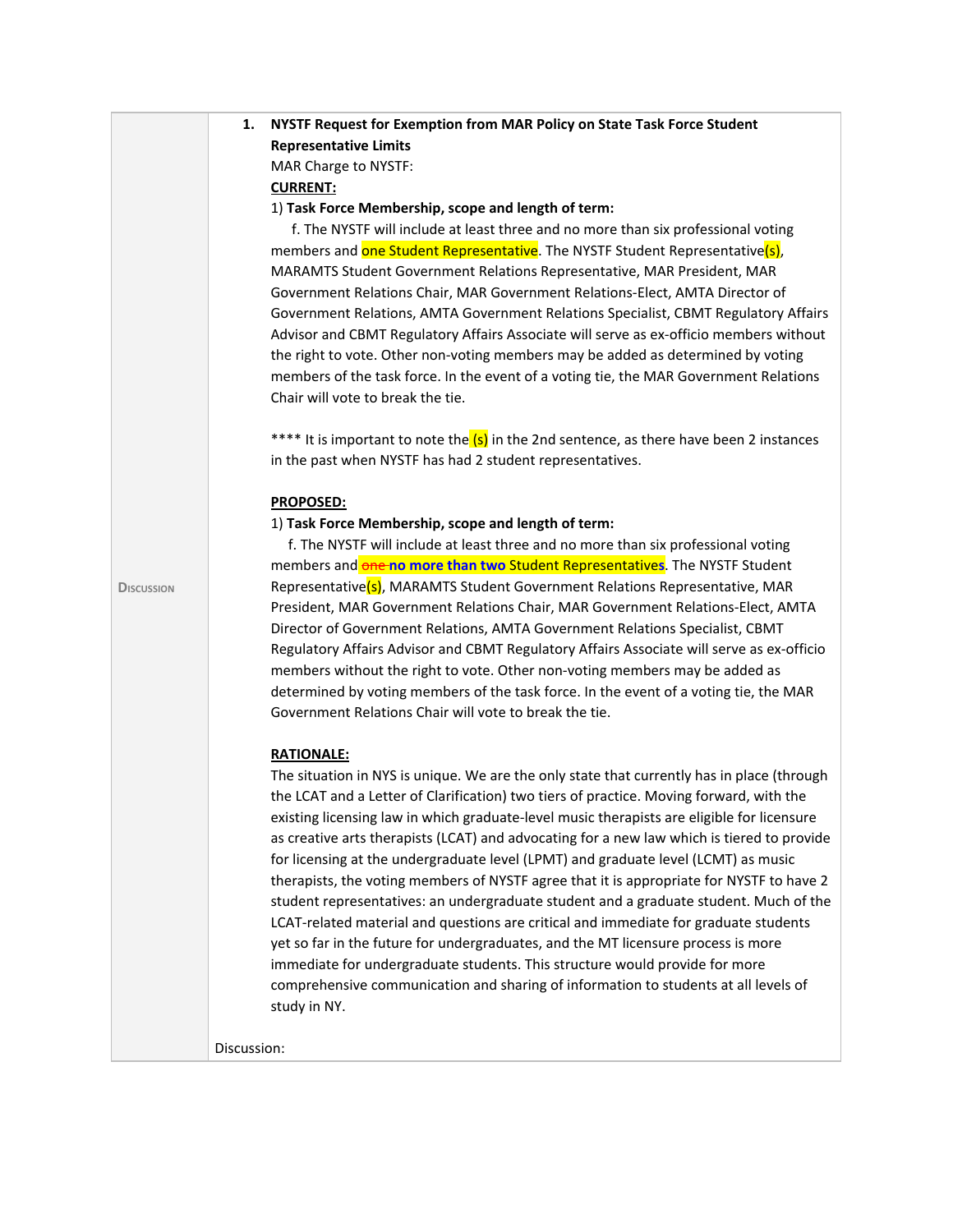- 1. Amy gave brief history; always had 2, then had 1, and then made a student committee. Now, if task forces want more student participation, especially on calls, that they start a student committee.
- 2. CJ NYS just got a bill sponsor in the senate very busy great step forward!
- 3. Needing two state reps because of the two different levels of music therapists in NYS (undergrad and graduate). There are some schools that aren't as supportive of licensure, so there's a hope that a student representative that was already an MT-BC could help navigate relationships with schools that are not on board with licensure.
- 4. The reason why it's important to have small task forces and only one student is that it makes for ease of communication for all on the task force.
- 5. Jason met with Donna previously, and with having two student reps, he explained that the problem with the system that was created was that it doubled some of the lines of communication that already existed within MARAMTAS, thus making things more confusing.
	- a. Amy asked how this was conflicting Jason explained that it created an additional line of communication, where there was already streamlined communication happening through chapter reps. When two people are designated with the same job, on the student level, that lead to confusion about job responsibilities and delineation of tasks. (Student NYSTF rep  $\rightarrow$ student GR chair  $\rightarrow$  school chapter rep). There was also a Student Council rep, which blurred lines with school chapter reps, etc.
	- b. Amy said this could potentially affect the other states TFs (communication difficulties).
	- c. For schools where there is only a graduate program (with no undergrad program attached), there are also non-active programs (NYU is now becoming an active program again), however a graduate student's participation/experience in MARAMTAS may be different than an undergraduate's experience, often because they are at different places at life (specifically, developmentally). Because of that, this would be a better system, especially for New York State.
	- d. Jason will create a flowsheet of communication before he transitions out of his position that can be given to all the state task forces, in terms of student reps.
- 6. Donna Polen joined the call at this point.
- 7. Julie feels that this is a good idea with the condition that there be one graduate level and one undergraduate level, if there will be 2.
	- a. Donna expressed that this change was only for NYS, as this is not just two levels of education but two levels of *practice*.
	- b. Amy mentioned that we should leave it as that, with NYS, and if other states want changes, that they can come to Amy and CJ; Julie mentioned that NYS historically has been one to set an example for the other states, and that the board has looked at that over the years, and how that informs what happens with the other states. We can be forward-thinking about if and when this comes up in other states, being prepared for that.
- 8. Ming Yuan asked if we need to define if the masters level student is equivalency or masters-level-entry, for example, do we want someone with an MT-BC as the graduate student?